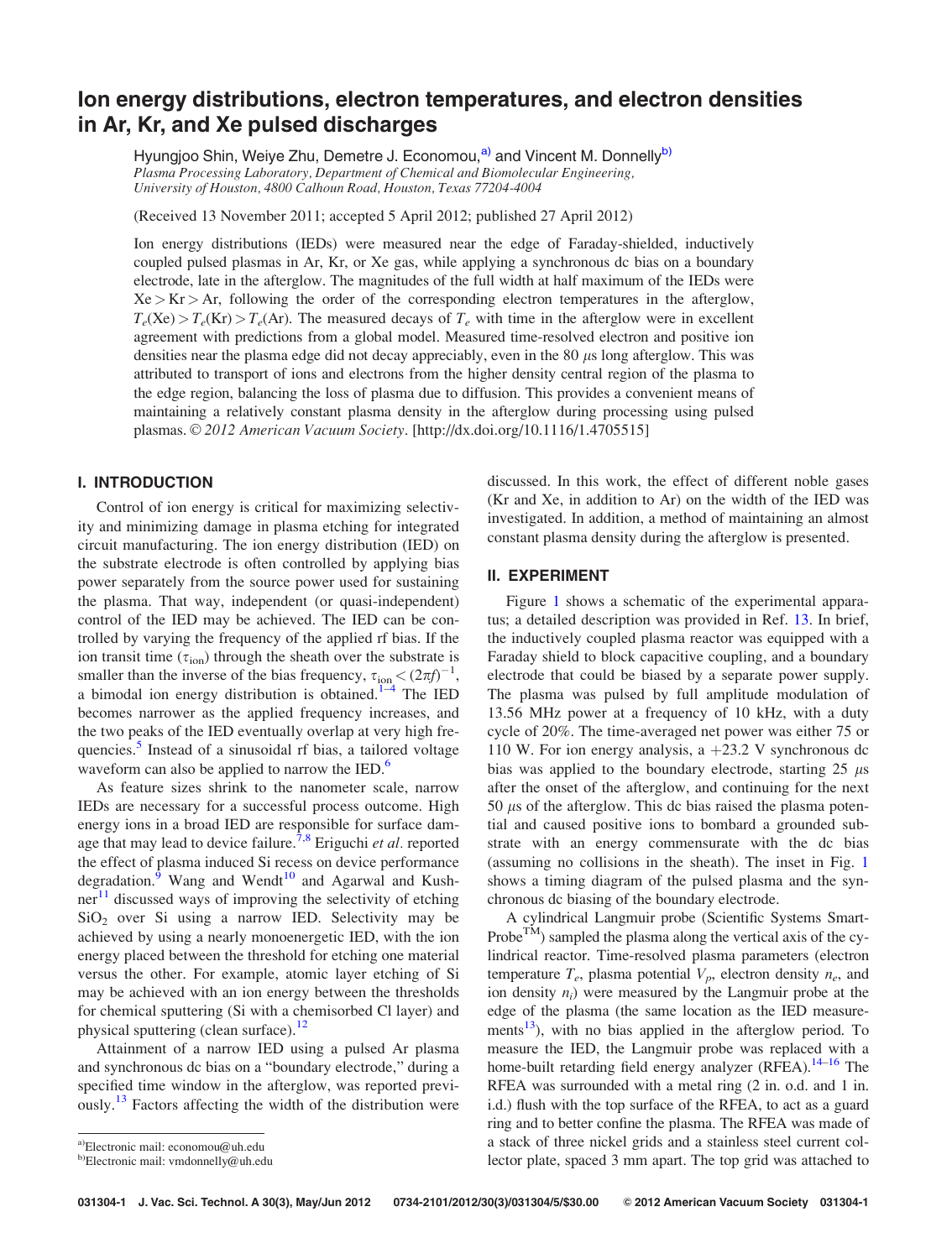<span id="page-1-0"></span>

FIG. 1. (Color online) Schematic of the experimental system. The boundary electrode is located at the top of the cylindrical plasma reactor. A dc bias was applied synchronously to the boundary electrode during a specified time window in the afterglow of a pulsed discharge. The inset shows the timing of such a synchronous dc bias with respect to plasma pulsing. In this case, the dc bias was applied 25  $\mu$ s after the start of the afterglow and it was kept on for 50  $\mu$ s.

a grounded SS plate with a 0.3 mm pinhole in contact with the plasma. This grid prevented the plasma sheath from molding over the pinhole. The middle grid was biased with  $-30$  V to repel electrons from the plasma, while the bottom grid was biased with a sawtooth ramp voltage and served as an energy discriminator to measure the ion energy distribution. The I–V characteristic was measured using a LABVIEW program and differentiated to obtain the IED. The energy resolution of the RFEA was estimated using the formulas of Sakai and Katsumata<sup>17</sup> to be  $\Delta E/E = 2\%$ . The recorded IEDs were time averages over the pulse cycle. To improve the signal-to-noise ratio, 5000 sweeps were averaged for every IED. More details about the diagnostics can also be found in Ref. [13.](#page-4-0) Pulsed plasmas of Ar, Kr, or Xe gas (high purity, 99.999%) were operated at a chamber pressure of 14 mTorr and a gas flow rate of 40 sccm.

## III. MODELING

## A. Spatially average (global) model

The time-dependent electron temperature in the afterglow of a pulsed electropositive discharge was predicted based on a spatially average (global) model<sup>[18,19](#page-4-0)</sup> of a cylindrical plasma with radius  $R$  and length  $L$ . This model assumes a uniform plasma density (and electron temperature) in the bulk, dropping off sharply at the sheath edge.

The time-dependent  $T_e$  was obtained from<sup>[20](#page-4-0)</sup>

$$
\frac{1}{T_e} \frac{dT_e}{dt} = \frac{P_{abs}}{W_e} - \left(\frac{2}{3} \frac{\varepsilon_c}{T_e} + 1\right) v_{iz}
$$

$$
- \left(\frac{2}{3} \frac{V_s + \frac{5}{2} T_e}{T_e} - 1\right) v_{loss},\tag{1}
$$

where  $v_{iz} = K_{iz}n_{\varrho}$  is the ionization frequency ( $K_{iz}$  is the ionization reaction rate coefficient and  $n<sub>g</sub>$  is the neutral gas density),  $P_{\text{abs}}$  is the absorbed power,  $W_e$  is the plasma energy  $(1.5en_eT_eV)$ ,  $V_s$  is the sheath potential,  $\varepsilon_c$  is the collisional

energy loss per electron–ion pair created in the discharge, and  $v_{loss} = u_B/L_{\text{eff}}$  is the charged particle loss frequency.  $u_B$ is the Bohm velocity and  $L_{\text{eff}}$  is the plasma characteristic length,

$$
L_{\text{eff}} = \frac{V}{2\pi R^2 h_L + 2\pi R L h_R}.
$$
\n<sup>(2)</sup>

Here V is plasma volume and  $h_L$  ( $h_R$ ) is the ratio of plasma density at the axial (radial) sheath edge to that in the bulk plasma. In the afterglow,  $P_{abs}$  is zero and, since  $v_{iz}$  depends exponentially on  $T_e$ , the second term on the right-hand side of Eq. (1) can be neglected as  $T_e$  plummets a very short time into the afterglow. The equation for the time-dependent  $T_e$ can then be simplified as

$$
\frac{1}{T_e}\frac{dT_e}{dt} = -\left(\frac{2V_s + \frac{5}{2}T_e}{T_e} - 1\right)v_{loss}(t),\tag{3}
$$

which can be solved analytically to yield the time-dependent decay of  $T_e(t)$  in the afterglow,<sup>20</sup>

$$
T_e(t) = T_{e0} \left[ 1 + \frac{\left(\frac{2V_s + \frac{5}{2}T_e}{T_e} - 1\right)}{2} v_0 t \right]^{-2}, \tag{4}
$$

where  $T_{e0}$  is the known (measured) temperature at the end of the active glow [i.e., beginning of the afterglow  $(t = 0)$ ] and  $v_0 = \left(\frac{e T_{e0}}{M}\right)$  $\left(\frac{e T_{e0}}{M}\right)^{\frac{1}{2}}/L_{eff}$ . Since  $\frac{1}{2}\left(\frac{2}{3}\right)$  $\left(\frac{2}{3}\frac{V_s+\frac{5}{2}T_e}{T_e}-1\right) \approx 2$  for Ar, Kr, Xe, Eq. (4) can be simplified as

$$
T_e(t) = T_{e0} [1 + 2v_0 t]^{-2}.
$$
\n(5)

### B. Spatially resolved fluid model

The Ar plasma density evolution in the afterglow was simulated using a simple two-dimensional diffusion model at the same conditions as in the experimental setup. The continuity equation for plasma density is given by

$$
\frac{\partial n}{\partial t} = \nabla \cdot (D_a \nabla n),\tag{6}
$$

where  $D_a = D_i(1 + T_e/T_i)$  is the ambipolar diffusivity, and  $D_i$ is the ion diffusivity. Electroneutrality  $(n_i = n_e = n)$  was assumed. Reactions producing electrons are quenched very early in the afterglow; therefore, there is no source term in Eq. (6). The boundary conditions were  $\Gamma = 0$  on the symmetry axis/plane, where  $\Gamma$  is the species flux, and  $n \approx 0$  on the walls. The initial density profile was taken to be a cosine distribution in the axial direction and a Bessel function in the radial direction. The plasma density was computed during the afterglow as a function of time and position.

## IV. RESULTS AND DISCUSSION

#### A. Time evolution of electron temperature

Time-resolved electron temperatures measured with the Langmuir probe are presented in Fig. [2.](#page-2-0) The application of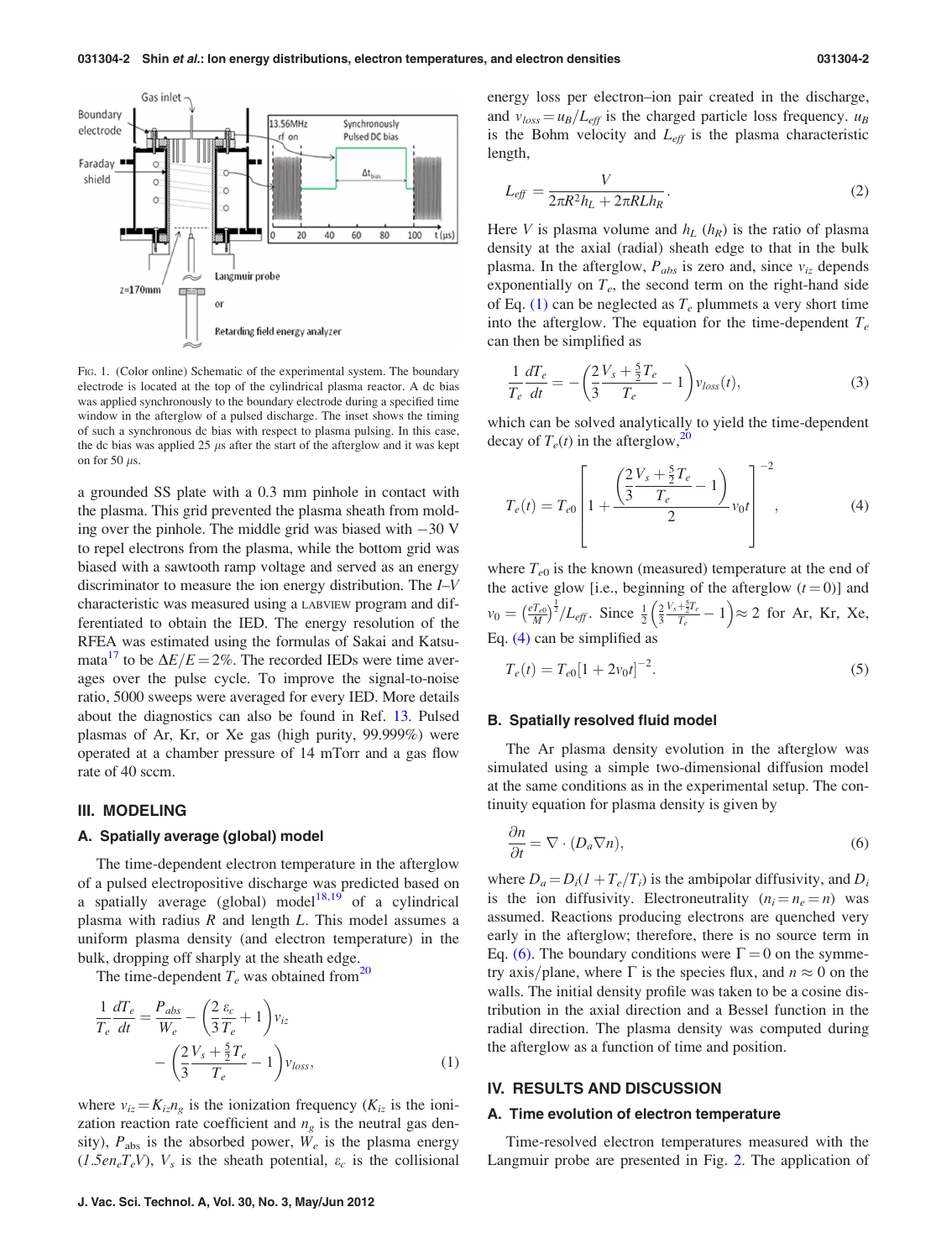<span id="page-2-0"></span>

FIG. 2. (Color online) Time-resolved  $T_e$  measured by a Langmuir probe at the location of the RFEA in pulsed plasmas with different noble gases. Pressure and time-averaged power were the same for all cases (14 mTorr and 110 W, respectively). No dc bias was applied. The solid lines are global model predictions.

plasma power began at  $\sim$ 5  $\mu$ s and ended at 25  $\mu$ s. There was no bias applied during these measurements.  $T_e$  in the quasisteady-state active glow is ordered as  $T_e$  (Ar) >  $T_e$  (Kr) >  $T_e$ (Xe). This is because the ionization potential is largest in Ar (more difficult to ionize the gas), while the electron diffusivity is smallest in Xe (smallest wall losses). However, the  $T_e$ hierarchy reverses a short time into the afterglow:  $T_e$  (Ar)  $T_e$  (Kr)  $T_e$  (Xe). During the afterglow, electronimpact reactions having an appreciable threshold are rapidly quenched, and volumetric losses of electron energy are negligible compared to the loss of electrons by diffusion to the walls. Electrons in the tail of the electron energy distribution function are lost first, cooling the distribution.<sup>[21,22](#page-4-0)</sup> The electron diffusivity is highest for Ar and lowest for Xe, resulting in the observed hierarchy of electron temperatures.

This is also borne out by the global model of the discharge described earlier. The time evolution of the electron temperature in the afterglow of Ar, Kr, and Xe plasmas was predicted by using Eq. [\(5\)](#page-1-0). The pressure was 14 mTorr and the gas temperature was taken to be 600 K. The reactor dimensions were  $L = 7$  cm and  $R = 4.3$  cm. The ion–neutral collision cross sections for Kr and Xe ( $\sigma_{Kr} = 15.7 \times 10^{-15}$ ) cm<sup>2</sup> and  $\sigma_{Xe} = 19.2 \times 10^{-15}$  cm<sup>2</sup>) were taken from Ref. [23.](#page-4-0) For Ar, the average value  $(\sigma_{Ar} = 10.2 \times 10^{-15} \text{ cm}^2)$  from Refs. [19](#page-4-0) and [23](#page-4-0) was used. Equation [\(2\)](#page-1-0) then yields  $L_{\text{eff}}$  = 6.84 cm for Ar, 7.64 cm for Kr, and 8.37 cm for Xe plasma. Using the measured electron temperatures at the end of the active glow for  $T_{e0}$  values, the predictions of the global model (Fig. 2, solid lines) capture the measured evolution of electron temperature in the afterglow very well.

## B. Time evolution of electron and ion density

Measured time-resolved electron and ion densities are presented in Fig. 3. Plasma power was switched on at  $\sim$  5  $\mu$ s and off at  $25 \mu s$ . Contrary to expectations, there is at most only a slight decay of either  $n_e$  or  $n_i$  in the 80  $\mu$ s afterglow. This was attributed to transport of electrons from the higher density central region of the plasma to the edge region, balancing the loss of plasma due to diffusion from the edge. Previous measurements in continuous wave plasmas, under otherwise the same conditions, showed four times higher plasma density at the center of the plasma compared to the edge, implying a strong density gradient.

The above-described 2D diffusion model was used to predict the time evolution of plasma density in the afterglow. The predicted density evolution at the location of the Langmuir probe is shown in Fig. [4](#page-3-0), along with experimental data. The agreement between the model predictions and the experimental data is very good, considering the uncertainty in the data, especially late in the afterglow. This confirms that the nearly constant density is due to diffusion from the high charge density central part of the plasma, compensating the losses of plasma from the edge, where measurements were taken. The plasma density was predicted to decay rather rapidly at the center of the reactor (60 mm above of Langmuir probe position). At that location, the density dropped from 4 to  $1 \times 10^{11}$  cm<sup>-3</sup> during the  $80 \mu s$  duration of the afterglow. Subramonium and Kushner $^{24}$  showed similar simulation results in the Gaseous Electronics Conference reference cell. The plasma density decayed much slower in the plasma edge region compared to that at the center of the plasma. Maintaining a nearly constant



FIG. 3. (Color online) Time-resolved  $n_i$  (a) and  $n_e$  (b) measured by a Langmuir probe at the location of the RFEA in pulsed plasmas with different gases. The pressure was 14 mTorr and the time-averaged power was 110 W.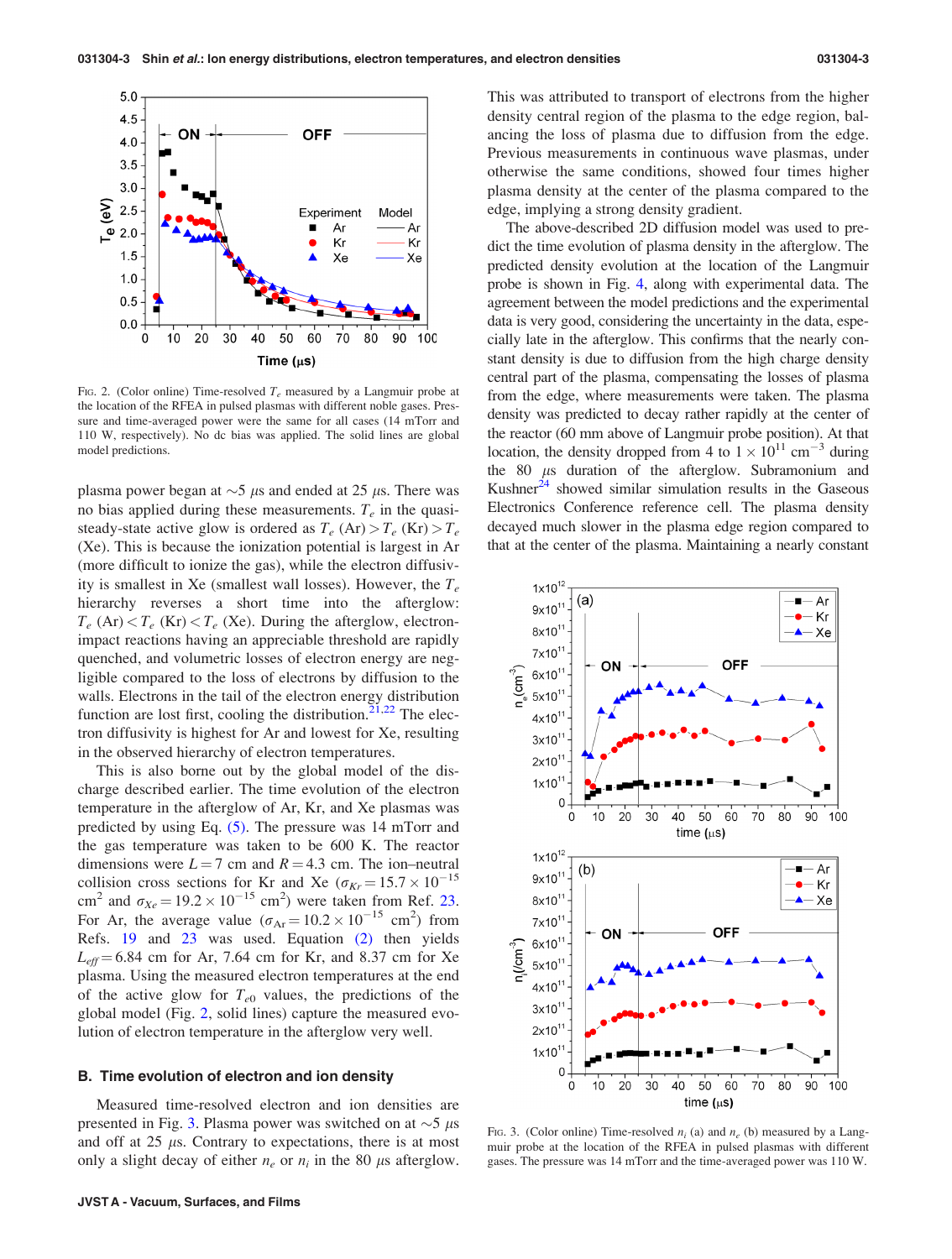<span id="page-3-0"></span>

FIG. 4. (Color online) Time-resolved  $n_i$  and  $n_e$  for pulsed Ar plasma at 14 mTorr and 110 W during the afterglow. Experimental data are from Fig. [3](#page-2-0). Thick line is the prediction of a 2D fluid simulation of the afterglow.

plasma density, even in a relatively long afterglow window  $(80 \mu s)$  in the present case), can be advantageous for advanced etching processes using pulsed plasmas.

## C. Ion energy distributions

Figure  $5(a)$  shows the IED for each of the three gases. The broad lower-energy peak is due to ions during the active



FIG. 5. (Color online) (a) IEDs measured by a retarding field energy analyzer (RFEA) in pulsed Ar, Kr, or Xe plasmas at 10 kHz plasma power modulation, with a duty cycle of 20%, and a time-averaged net power of 75 W. The boundary electrode was synchronously biased with  $+23.2$  V dc from 25 to 75  $\mu$ s after the start of the afterglow. Gas pressure = 14 mTorr. (b) Qualitative IEDs showing broadening mechanisms in pulsed plasmas.  $T_{e,i}$  and  $T_{eff}$  are the initial and the final electron temperatures during the bias application window, respectively.  $V_{p\_i}$  and  $V_{p\_f}$  are the corresponding plasma potentials.

glow and portions of the afterglow when no bias is applied. The narrow higher-energy peak corresponds to ions extracted during the 50  $\mu$ s of boundary electrode biasing in the afterglow.<sup>[13](#page-4-0)</sup> The maximum value of the broad peak is a measure of the active glow plasma potential  $[\sim]7$ , 10, and 13 V for Xe, Kr, and Ar, respectively, in Fig.  $5(a)$ ]. The area under the peak is proportional to the ion flux and, for comparable electron temperatures, ion density. Therefore, plasma density was ordered as  $Xe > Kr > Ar$ . This can be explained by the faster ionization rate and slower diffusion rate for Xe versus Kr versus Ar.

Figure  $5(a)$  shows that the full width at half maximum (FWHM) of the narrow peaks are 1.6, 2.4, and 3.0 eV for Ar, Kr, and Xe, respectively. Several factors contribute to the IEDs of the different noble gases. The width of the IED at the sheath edge scales with  $T_e$ ,<sup>[15,25](#page-4-0)</sup> due to collisions in the presheath. Hence, higher  $T_e$  will yield a wider IED, as shown in Fig.  $5(a)$ .  $T_e$  in the afterglow is highest for Xe and lowest for Ar plasmas (see previous discussion), consistent with the ordering of the IED widths. After being accelerated in a collisionless sheath, the IED is shifted by the sheath potential  $(V<sub>s</sub>)$  maintaining the original FWHM. (The sheath is essentially collisionless since the ion mean free path for Ar at 14 mTorr and 600 K is 7 mm, much longer than the sheath thickness of  $\sim 0.2$  mm, estimated using the Child law.)  $V_s$ decreases somewhat during the biasing period in the afterglow because of a decrease in the plasma potential. Figure 5(b) shows qualitative IEDs at the beginning and the end of the biasing window. The IED shifts to lower energies and becomes sharper with time. The measured IED in the afterglow is therefore a time-averaged distribution during the bias pulse, with a width comparable to the difference,  $\Delta V_p$ , between plasma potentials at the beginning and end of biasing,  $\Delta V_p = V_{p_i} - V_{p_i}$ .  $\Delta V_p = 2.6$ , 2.2, and 1.8 V for Xe, Kr, and Ar, respectively, consistent with the ordering of the IED widths. Therefore, the combination of changes in  $T_e$  and  $V_p$ explains the magnitudes and ordering of the IED widths during biasing in the afterglow period.

The areas under the curves of the high energy and low energy peaks of the IEDs in Fig.  $5(a)$  correspond to ion currents during the application of dc bias in the afterglow, and the remainder of the cycle (active glow plus afterglow without bias), respectively. Knowing the total open area (i.e., filtering ratio) of the RFEA grids, one can estimate ion densities from the measured currents and the electron temperature provided by Langmuir probe measurements. The ion densities calculated from the IEDs during the afterglow with bias,  $n_{i\text{_-IED}}$ , were 1.9, 5.8, and  $9.0 \times 10^{11} / \text{cm}^3$  for Ar, Kr, and Xe, respectively. These are about twice the ion densities measured by the Langmuir probe under the same conditions.  $n_{i\text{LP}}$  was 1.0, 3.0, and  $5.0 \times 10^{11} / \text{cm}^3$  for Ar, Kr, and Xe, respectively. Considering the errors associated with measuring absolute ion densities with a Langmuir probe, and the uncertainty of estimating the open area of the analyzer grids, the discrepancy seems reasonable. During the remainder of the cycle,  $n_i$  LP was found to be 0.75, 2.5, and  $4.5 \times 10^{11}/\text{cm}^3$ , whereas  $n_{i\text{ }I\text{ }E\text{D}} = 1.6$ , 1.9, and  $1.2 \times 10^{11}$ /cm<sup>3</sup> for Ar, Kr, and Xe, respectively. The larger